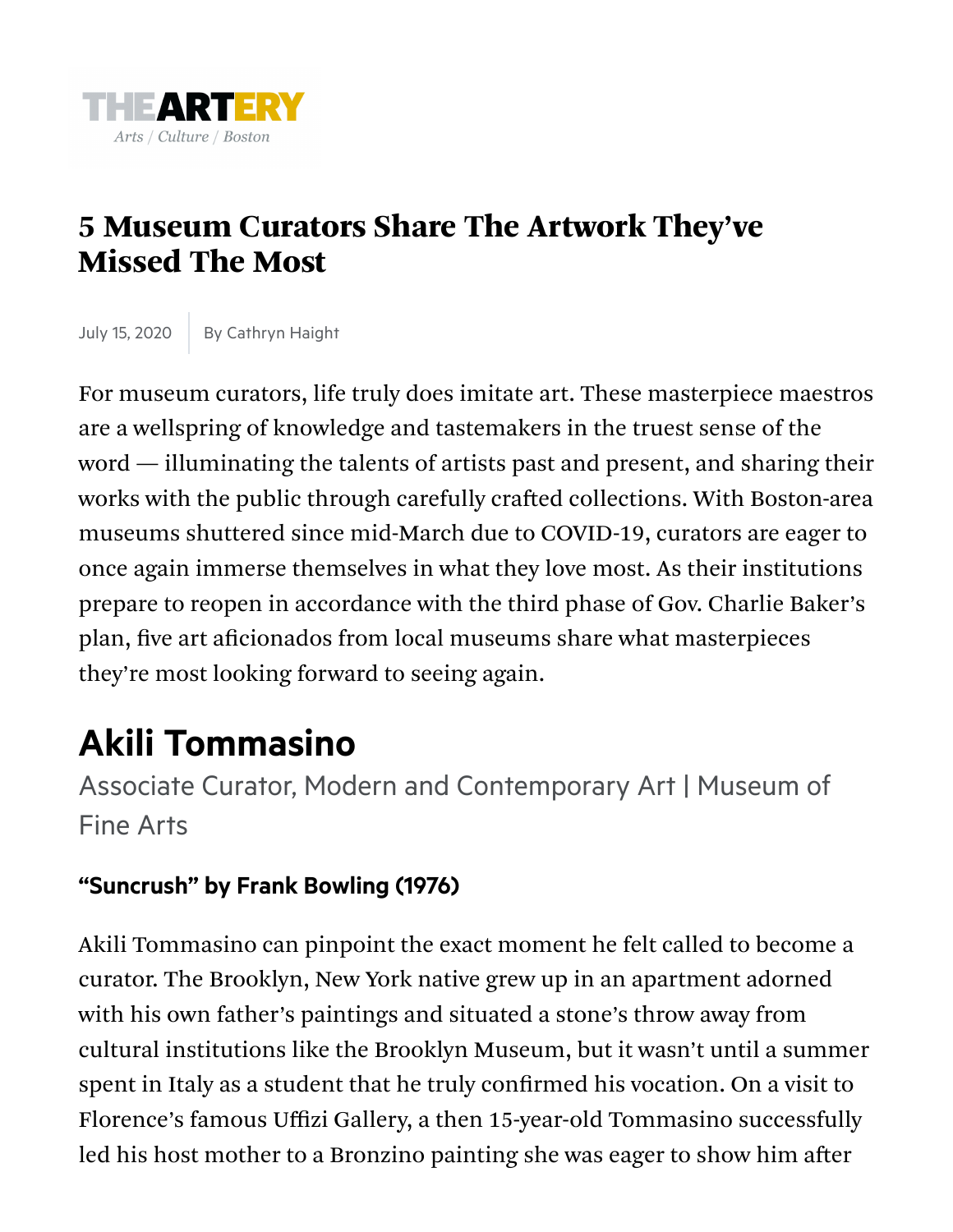she became lost in the museum. "I insisted that we had passed it and she disagreed, but after a few entreaties she let me lead us back to the painting," says Tommasino, who has been with the MFA since October 2018. "Triumphant, I boasted that I would one day be a museum professional. Little did I know how closely I would adhere to that declaration."

Just as he so vividly remembers that moment in Florence, Tommasino also recalls the first time he encountered Frank Bowling's "Suncrush" in the MFA's offsite storage facility. The abstract painting was acquired in the 1970s during the heyday of color field painting, but not displayed in the museum until October 2019 as part of "Contemporary Art: Five Prepositions" — a collection-based exhibition highlighting work from integral, yet underrepresented artists from 1899 to the present. Tommasino's office is situated on the opposite end of the museum, and he makes frequent trips to the painting to "bask in its radiance"



Akili Tommasino (Courtesy Brigitte Lacombe)



[Frank Bowling, "Suncrush," 1976. \(Courtesy](https://d279m997dpfwgl.cloudfront.net/wp/2020/07/01_Suncrush1.jpg) Museum of Fine Arts, Boston)